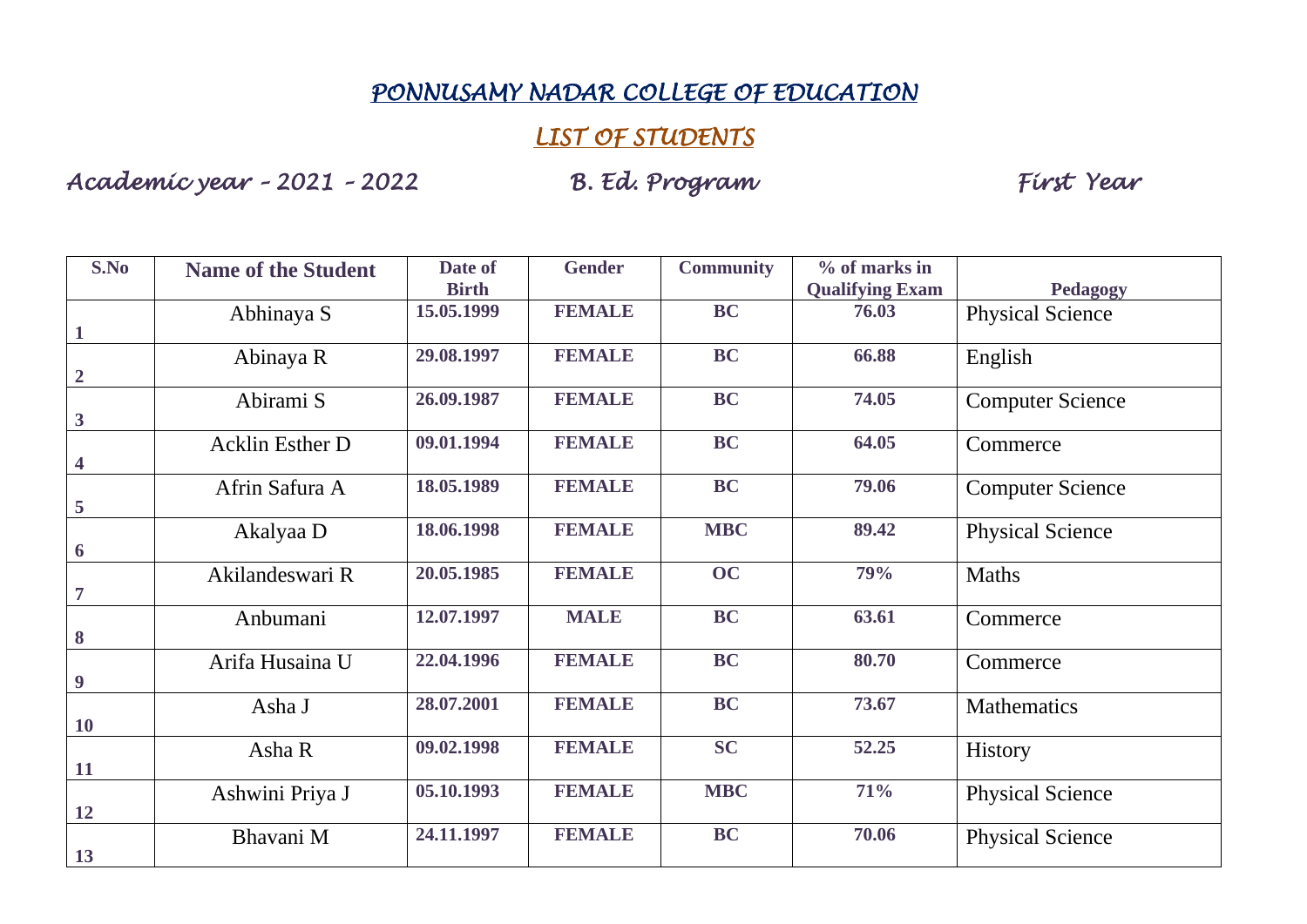| S.No      | <b>Name of the Student</b> | Date of      | <b>Gender</b> | <b>Community</b> | $%$ of marks in        |                         |
|-----------|----------------------------|--------------|---------------|------------------|------------------------|-------------------------|
|           |                            | <b>Birth</b> |               |                  | <b>Qualifying Exam</b> | <b>Pedagogy</b>         |
| 14        | Bhuvaneshwari V            | 01.07.1998   | <b>FEMALE</b> | <b>SC</b>        | 69%                    | Commerce                |
|           | Charulatha P               | 12.07.2001   | <b>FEMALE</b> | <b>MBC</b>       | 74.45                  | <b>Mathematics</b>      |
| 15        |                            |              |               |                  |                        |                         |
| <b>16</b> | Deepa T                    | 14.06.1984   | <b>FEMALE</b> | BC               | 50.52                  | <b>Computer Science</b> |
| 17        | Deepagam N                 | 22.07.1999   | <b>FEMALE</b> | <b>BC</b>        | 87.62                  | Mathematics             |
| 18        | Deepalakshmi K             | 01.11.1986   | <b>FEMALE</b> | <b>BC</b>        | 73%                    | <b>Physical Science</b> |
| 19        | Deviswary S                | 11.10.1993   | <b>FEMALE</b> | <b>SC</b>        | 80.08                  | Mathematics             |
| 20        | Dhanushiya K               | 01.10.2000   | <b>FEMALE</b> | <b>SC</b>        | 66.26                  | English                 |
| 21        | Dhivya A                   | 02.06.1990   | <b>FEMALE</b> | OC               | 47.01                  | English                 |
| 22        | Divya G                    | 02.11.1997   | <b>FEMALE</b> | <b>BC</b>        | 80%                    | <b>Mathematics</b>      |
| 23        | Divya R                    | 04.10.1984   | <b>FEMALE</b> | SC               | 55.06                  | Commerce                |
| 24        | Divya S                    | 02.05.1999   | <b>FEMALE</b> | <b>BC</b>        | 80.08                  | <b>Computer Science</b> |
| 25        | Durgadevi M                | 12.07.1997   | <b>FEMALE</b> | BC               | 61.63                  | English                 |
| 26        | Fathima K                  | 23.03.1982   | <b>FEMALE</b> | <b>BC</b>        | 76.56                  | <b>Mathematics</b>      |
| 27        | Gayathri R                 | 08.04.1995   | <b>FEMALE</b> | <b>MBC</b>       | 76.63                  | <b>Mathematics</b>      |
| 28        | Geetha Priya G             | 29.03.1985   | <b>FEMALE</b> | <b>BC</b>        | 60.02                  | Tamil                   |
| 29        | Govardhanan TT             | 18.07.1992   | <b>MALE</b>   | <b>BC</b>        | 64.09                  | <b>Mathematics</b>      |
| 30        | Harshini A V S             | 09.11.1991   | <b>FEMALE</b> | <b>BC</b>        | 74.08                  | Mathematics             |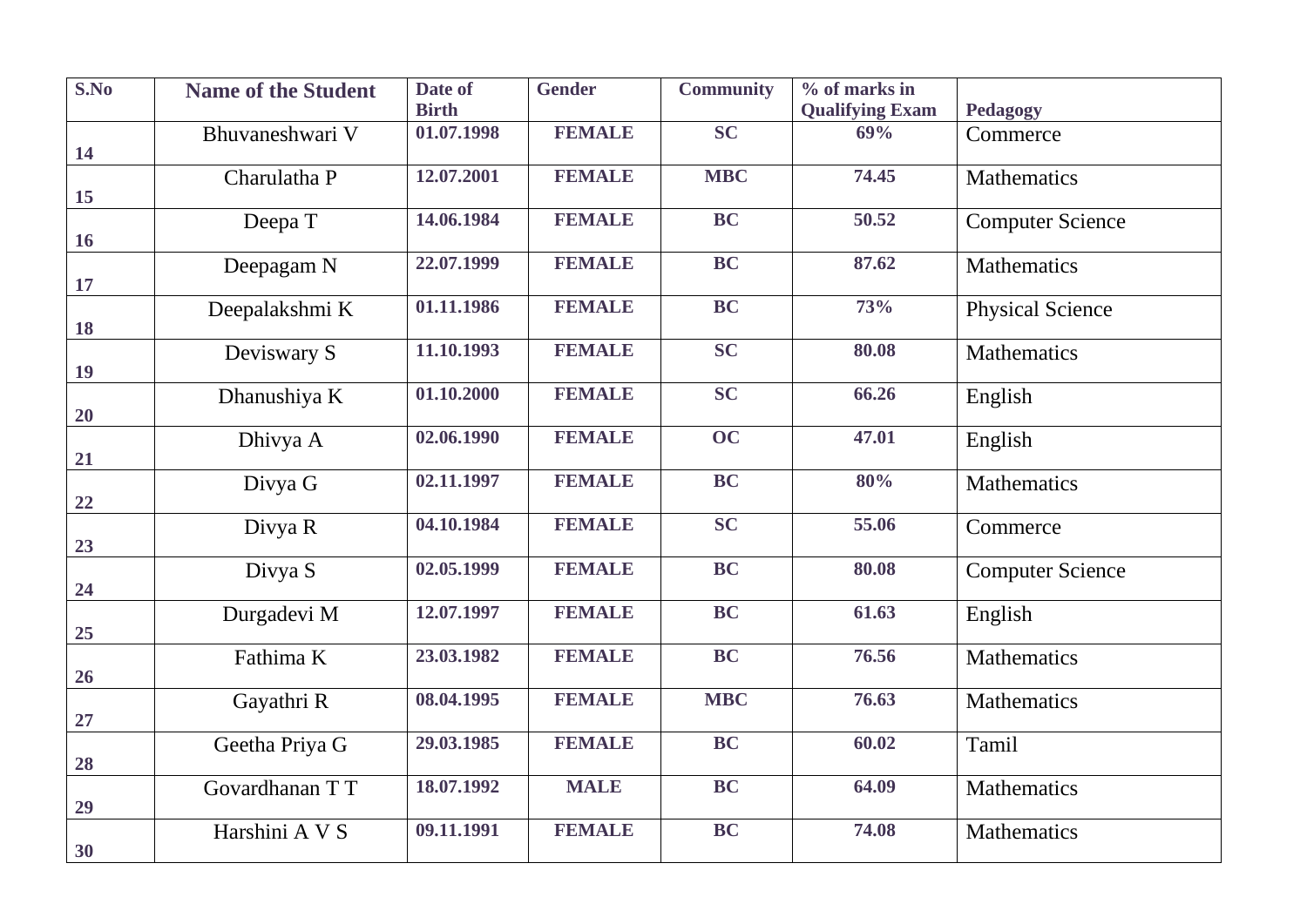| S.No | <b>Name of the Student</b> | Date of      | <b>Gender</b> | <b>Community</b> | % of marks in          |                           |
|------|----------------------------|--------------|---------------|------------------|------------------------|---------------------------|
|      |                            | <b>Birth</b> |               | OC               | <b>Qualifying Exam</b> | <b>Pedagogy</b>           |
| 31   | Hema Jofy                  | 14.11.1979   | <b>FEMALE</b> |                  | 55.09                  | English                   |
|      | Hemalatha K                | 13.06.1983   | <b>FEMALE</b> | <b>MBC</b>       | 65.04                  | <b>Physical Science</b>   |
| 32   |                            |              |               |                  |                        |                           |
| 33   | Jacqulin R                 | 01.05.1990   | <b>FEMALE</b> | <b>BC</b>        | 81.38                  | <b>Computer Science</b>   |
| 34   | Jagadeshan G               | 29.09.1974   | <b>MALE</b>   | BC               | 53.12                  | <b>Mathematics</b>        |
| 35   | Janaki K                   | 07.06.1993   | <b>FEMALE</b> | <b>BC</b>        | 76.02                  | <b>Computer Science</b>   |
| 36   | Jayanthi C                 | 31.10.1984   | <b>FEMALE</b> | <b>BC</b>        | 76.9                   | Mathematics               |
| 37   | Jeeva M                    | 09.08.1987   | <b>FEMALE</b> | <b>BC</b>        | 81.79                  | <b>Computer Science</b>   |
| 38   | Jeevitha G                 | 05.07.1993   | <b>FEMALE</b> | <b>BC</b>        | 71%                    | Commerce                  |
| 39   | Jemima Deepthi Priya A     | 24.03.1993   | <b>FEMALE</b> | <b>BC</b>        | 73.85                  | Computer science          |
| 40   | Jennifer Diaz F            | 20.09.1987   | <b>FEMALE</b> | <b>MBC</b>       | 85%                    | <b>Physical Science</b>   |
| 41   | Josephine Subha J S        | 25.07.1982   | <b>FEMALE</b> | BC               | 58.75                  | <b>Biological Science</b> |
| 42   | Joy Rikka J                | 04.07.2001   | <b>FEMALE</b> | BC               | 71.44                  | English                   |
| 43   | Julia R                    | 22.12.1986   | <b>FEMALE</b> | <b>BC</b>        | 74.8                   | <b>Mathematics</b>        |
| 44   | Kapil Shinde               | 10.07.1990   | <b>FEMALE</b> | OC               | 61.1                   | <b>Biological Science</b> |
| 45   | Kaviya A                   | 01.01.1999   | <b>FEMALE</b> | <b>BC</b>        | 73.53                  | Commerce                  |
| 46   | Kavya G                    | 22.04.1999   | <b>FEMALE</b> | OC               | 67.70                  | English                   |
| 47   | Lakshmi KR                 | 01.02.1976   | <b>FEMALE</b> | OC               | 68.42                  | <b>Biological Science</b> |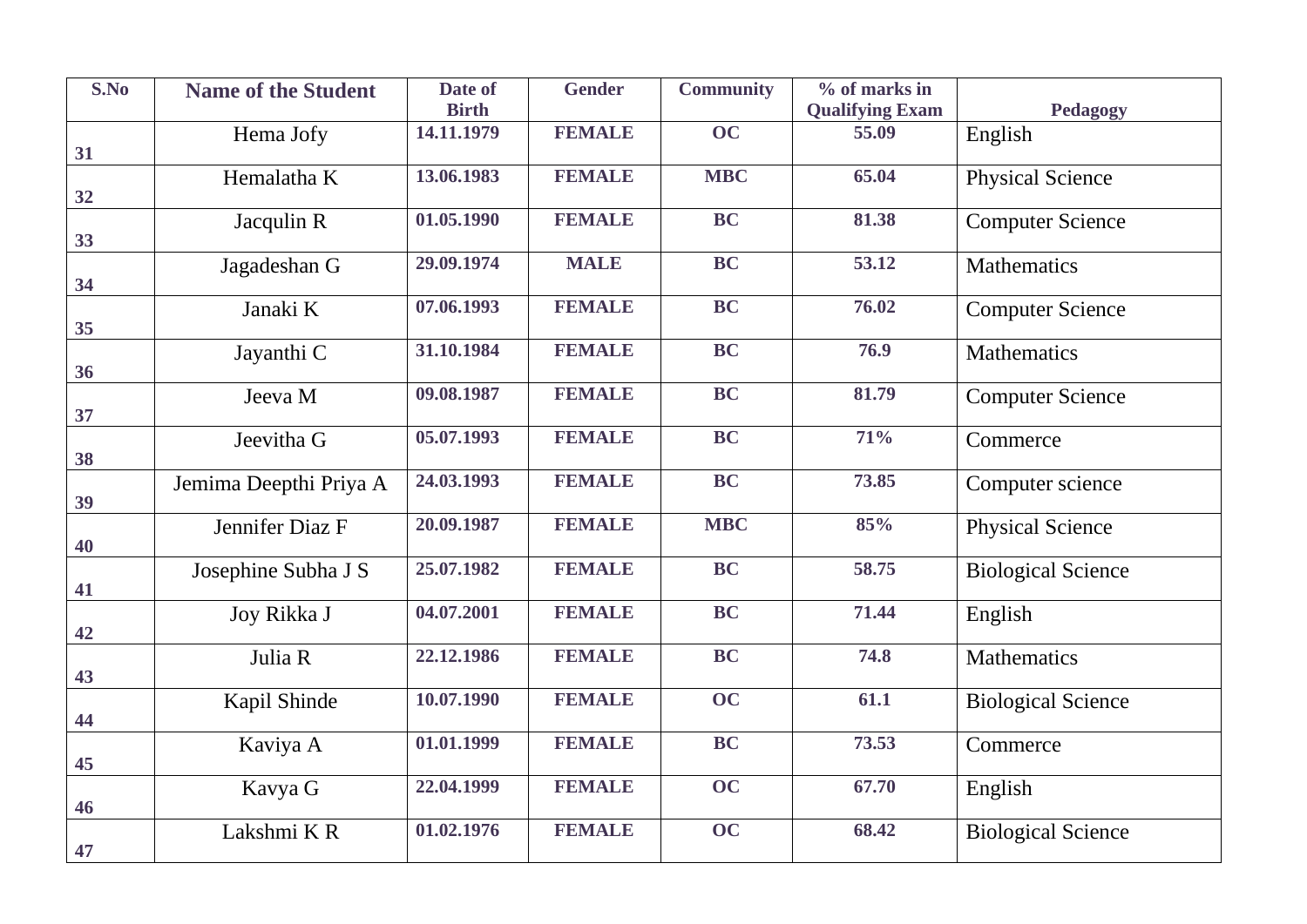| S.No            | <b>Name of the Student</b> | <b>Date of Birth</b> | <b>Gender</b> | <b>Community</b> | $\frac{6}{10}$ of marks in |                           |
|-----------------|----------------------------|----------------------|---------------|------------------|----------------------------|---------------------------|
|                 |                            |                      |               |                  | <b>Qualifying Exam</b>     | <b>Pedagogy</b>           |
| 48              | Mahalakshmi S              | 04.08.1997           | <b>FEMALE</b> | <b>BC</b>        | 73.01                      | <b>Physical Science</b>   |
| 49              | Manjula R                  | 04.07.1992           | <b>FEMALE</b> | <b>MBC</b>       | 70.08                      | Commerce                  |
| 50              | Megalasri L                | 07.07.1997           | <b>FEMALE</b> | <b>SC</b>        | 74.15                      | Mathematics               |
| $\overline{51}$ | Mekala B                   | 26.03.1986           | <b>FEMALE</b> | <b>MBC</b>       | 64.13                      | Tamil                     |
| 52              | Nirmal Kumar N             | 06.10.1997           | <b>MALE</b>   | <b>BC</b>        | 66.55                      | Commerce                  |
| 53              | Parameswari C              | 20.01.1987           | <b>FEMALE</b> | <b>BC</b>        | 92.95                      | <b>Mathematics</b>        |
| $\overline{54}$ | Parameswari M              | 11.05.1988           | <b>FEMALE</b> | <b>BC</b>        | 57.02                      | Commerce                  |
| 55              | Porkodi                    | 16.07.2000           | <b>FEMALE</b> | <b>BC</b>        | 82.84                      | <b>Mathematics</b>        |
| 56              | Prabanjani T               | 06.06.1993           | <b>FEMALE</b> | <b>BC</b>        | 66.90                      | Computer science          |
| 57              | Priya P                    | 13.07.1988           | <b>FEMALE</b> | <b>MBC</b>       | 61.01                      | Commerce                  |
| 58              | Radha V                    | 04.10.1984           | <b>FEMALE</b> | <b>BC</b>        | 70.15                      | <b>Physical Science</b>   |
| 59              | Rajeshkumar                | 29.11.1996           | <b>MALE</b>   | BC               | 71.07                      | Commerce                  |
| 60              | Reshmee M                  | 09.09.2000           | <b>FEMALE</b> | $\overline{SC}$  | 63.13                      | English                   |
| 61              | Revathi M                  | 27.01.1992           | <b>FEMALE</b> | <b>BC</b>        | 78.45                      | <b>Computer Science</b>   |
| $\overline{62}$ | Revathy G                  | 18.08.1986           | <b>FEMALE</b> | <b>MBC</b>       | 60%                        | Commerce                  |
| 63              | Ruth B                     | 07.04.1989           | <b>FEMALE</b> | <b>MBC</b>       | 69.73                      | <b>Biological Science</b> |
| 64              | Sakthi Mani T              | 07.10.1992           | <b>FEMALE</b> | <b>SC</b>        | 79.29                      | <b>Computer Science</b>   |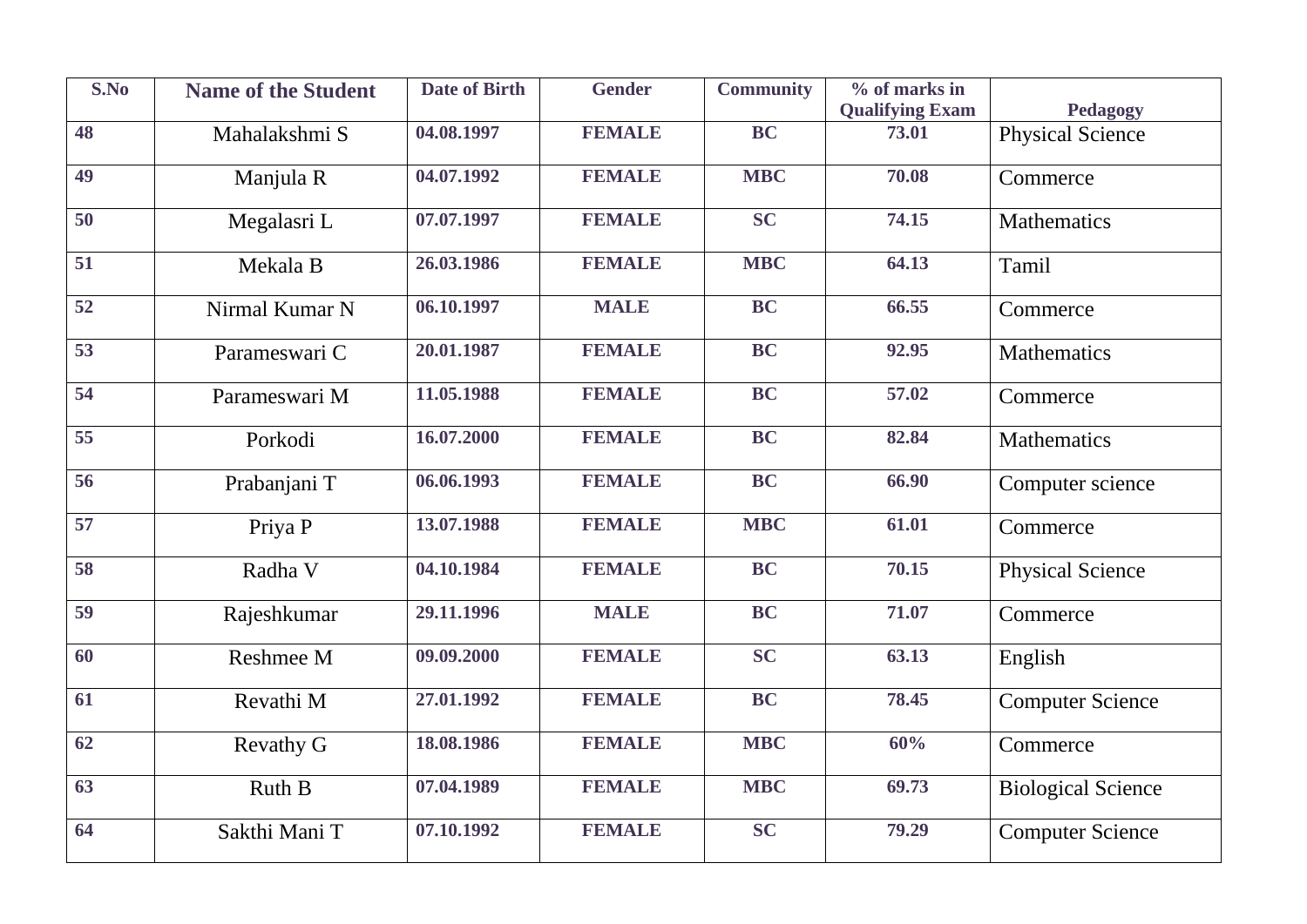| S.No            | <b>Name of the Student</b> | <b>Date of Birth</b> | <b>Gender</b> | <b>Community</b> | % of marks in                   |                           |
|-----------------|----------------------------|----------------------|---------------|------------------|---------------------------------|---------------------------|
| 65              |                            | 03.10.1998           | <b>MALE</b>   | <b>BC</b>        | <b>Qualifying Exam</b><br>60.26 | <b>Pedagogy</b>           |
|                 | Sam Daniel R P             |                      |               |                  |                                 | English                   |
| 66              | Sandhiya S                 | 19.02.1999           | <b>FEMALE</b> | <b>MBC</b>       | 65.04                           | <b>Mathematics</b>        |
| 67              | Sangeetha P                | 19.05.1982           | <b>FEMALE</b> | $\overline{BC}$  | 61.66                           | <b>Mathematics</b>        |
| 68              | Sangeetha Priya R          | 03.09.1989           | <b>FEMALE</b> | $\overline{BC}$  | 57.04                           | Computer science          |
| 69              | Sangeetha S                | 11.11.1995           | <b>FEMALE</b> | <b>BC</b>        | 78.08                           | Computer science          |
| $\overline{70}$ | Sathya E                   | 02.10.1985           | <b>FEMALE</b> | $\overline{BC}$  | 68.21                           | <b>Biological Science</b> |
| 71              | Shalini V S                | 15.05.1988           | <b>FEMALE</b> | SC               | 65.67                           | <b>Computer Science</b>   |
| 72              | Shanmugapriya K            | 28.12.1991           | <b>FEMALE</b> | <b>SC</b>        | 70.05                           | Physical science          |
| 73              | Shanthi R                  | 10.06.1982           | <b>FEMALE</b> | OC               | 72%                             | <b>Physical Science</b>   |
| $\overline{74}$ | Sivashankari S             | 07.03.1996           | <b>FEMALE</b> | $\overline{BC}$  | 69.06                           | <b>Physical Science</b>   |
| $\overline{75}$ | Sneha B                    | 09.06.1993           | <b>FEMALE</b> | <b>BC</b>        | 78.44                           | Mathematics               |
| $\overline{76}$ | Sowmyadharini S            | 21.01.1994           | <b>FEMALE</b> | $\overline{OC}$  | 66.08                           | <b>Mathematics</b>        |
| 77              | Srimathi D                 | 08.06.1985           | <b>FEMALE</b> | <b>MBC</b>       | 58.73                           | Tamil                     |
| 78              | Srividhya G                | 14.05.1985           | <b>FEMALE</b> | <b>BC</b>        | 74%                             | <b>Mathematics</b>        |
| 79              | Subavathi S                | 03.04.1981           | <b>FEMALE</b> | <b>SC</b>        | 48.91                           | Tamil                     |
| 80              | Subhasri Arumugam          | 23.02.1999           | <b>FEMALE</b> | <b>SC</b>        | 79.09                           | <b>Biological Science</b> |
| 81              | Sundari C                  | 30.05.1994           | <b>FEMALE</b> | <b>SC</b>        | 66.07                           | English                   |